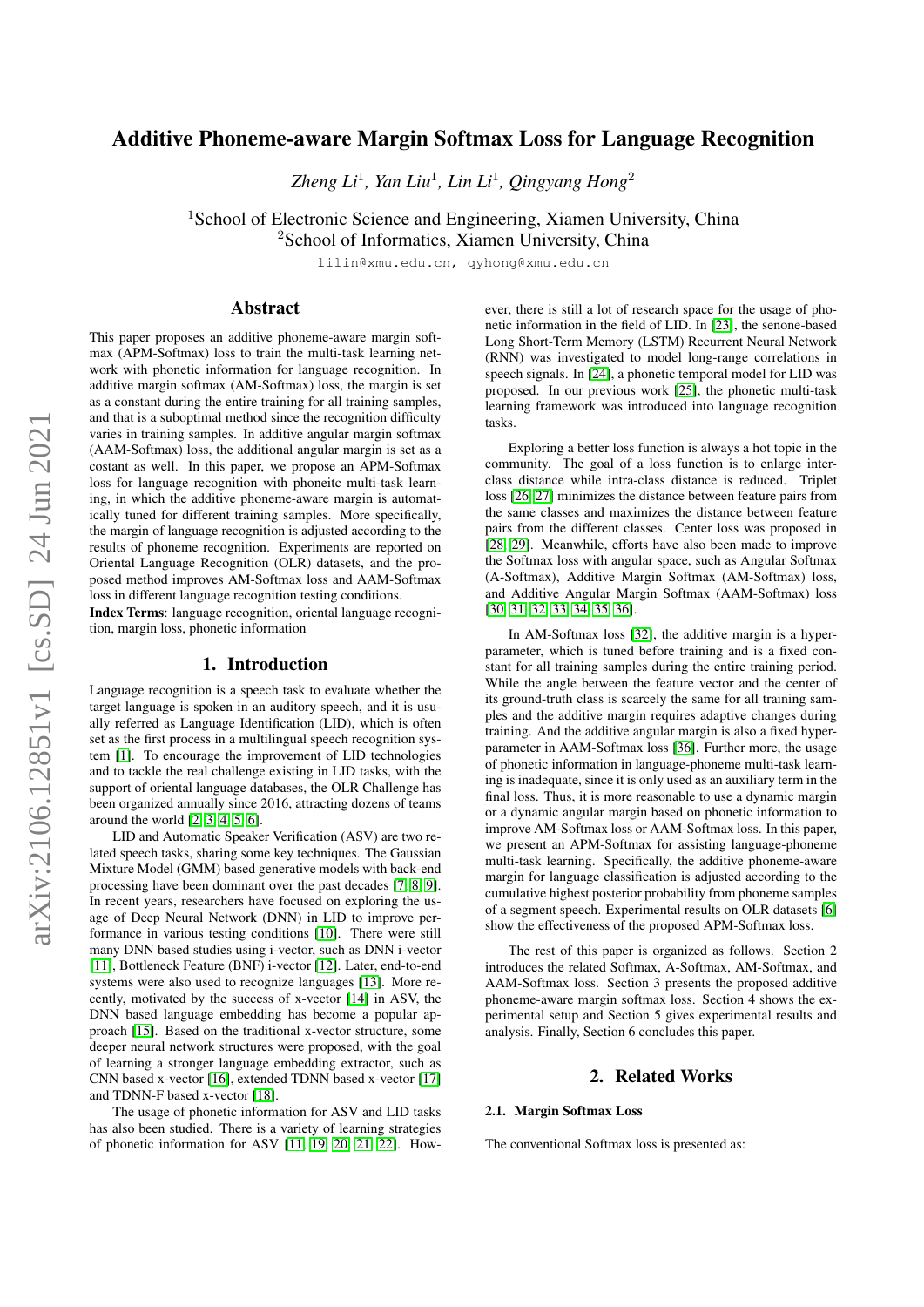$$
L_S = -\frac{1}{N} \sum_{i=1}^{N} \log \frac{e^{W_{y_i}^T x_i + b_{y_i}}}{\sum_{j=1}^{C} e^{W_j^T x_i + b_j}}
$$
(1)

where  $N$  is the number of training samples in a mini batch,  $C$ indicates the number of languages in the training set,  $x_i$  is the feature representation from the output of the last hidden layer of the *i*-th sample,  $y_i$  is the ground truth label of the *i*-th sample,  $W_i$  is the j-th column of the weights in the output layer, and  $b_i$ indicates the bias term.

The logit  $W_{y_i}^T x_i + b_{y_i}$  can also be transformed to :

$$
||W_{y_i}|| \, ||x_i|| \cos (\Theta_{y_i}) + b_{y_i}
$$
 (2)

where  $\Theta_{y_i}$  is the angle between  $W_{y_i}$  and  $x_i$ .

In A-Softmax [\[31\]](#page-4-30), the weight vector is normalized and the bias term is discarded, in which  $||W_{y_i}|| = 1$  and  $b_{y_i} = 0$ , and the loss is presented as:

$$
L_{AS} = -\frac{1}{N} \sum_{N}^{i=1} \log \frac{e^{\|x_i\| \phi(\Theta_{y_i})}}{e^{\|x_i\| \phi(\Theta_{y_i})} + \sum_{j=1; j \neq y_i}^{C} e^{\|x_i\| \cos(\Theta_j)}}
$$
(3)

In the above equation, the original cosine angle  $cos(\Theta_{y_i})$ is replaced with  $\phi(\Theta_{y_i})$ :

$$
\phi\left(\Theta_{y_i}\right) = (-1)^k \cos\left(m\Theta_{y_i}\right) - 2k\tag{4}
$$

where  $\Theta_{y_i} \in \left[\frac{k\pi}{m}, \frac{(k+1)\pi}{m}\right]$  and  $k \in [0, m-1]$ . The parameter  $m$  is used to control the size of the angular margin, which is a positive integer.

The AM-Softmax loss [\[32\]](#page-4-31) further extends the angular based Softmax losses, which is written as:

$$
L_{AMS} = -\frac{1}{N} \sum_{i=1}^{N} \log \frac{e^{s \cdot \phi(\Theta_{y_i})}}{e^{s \cdot \phi(\Theta_{y_i})} + \sum_{j=1; j \neq y_i}^{C} e^{s \cdot \cos(\Theta_j)}} \tag{5}
$$

$$
\phi\left(\Theta_{y_i}\right) = \cos\left(\Theta_{y_i}\right) - m \tag{6}
$$

where the feature vector  $x_i$  in (3) is normalized to the unit, and is replaced with a hyper-parameter s.

The margin is larger with an additive penalty term  $m$ , which is also a hyper-parameter and is usually set as larger than zero.

More recently, AAM-Softmax loss [\[36\]](#page-4-35) improves AM-Softmax [\[32\]](#page-4-31) by adding the penalty on the angle directly, then Equation (5) and (6) are rewritten as:

$$
L_{AAMS} = -\frac{1}{N} \sum_{i=1}^{N} \log \frac{e^{s \cdot \phi(\Theta_{y_i})}}{e^{s \cdot \phi(\Theta_{y_i})} + \sum_{j=1; j \neq y_i}^{C} e^{s \cdot \cos \Theta_j}}
$$
(7)

$$
\phi(\Theta_{y_i}) = \cos(\Theta_{y_i} + m) \tag{8}
$$

where the angle  $\Theta_{y_i}$  is directly penal by an additive penalty term  $m$ , which is a pre-set hyper-parameter as well.

#### 2.2. Multi-task Learning

In this paper, we study the language-phoneme multi-task learning architecture [\[20,](#page-4-19) [21\]](#page-4-20) based on the Extended Time Delay Nerual Network (E-TDNN) [\[37\]](#page-4-36), as shown in Figure [1.](#page-1-0) The language-phoneme multi-task learning framework contains

<span id="page-1-0"></span>

Figure 1: *The language-phoneme multi-task learning structure. The dashed rectangles are removed after training.*

three modules, including the shared E-TDNN feature encoder  $M_e$  at the frame-level, the phoneme classifier  $M_p$  at the framelevel and the language classifier  $M_c$  at the segment-level. Given a segment S of T frames  $X = \{x_1, ..., x_t, ..., x_T\}$ , the total loss of multi-task learning is composed of the language classification loss  $L_c$  and the phoneme classification loss  $L_p$  with an empirical control factor  $\alpha$ , written as:

$$
L_{total} = L_c + \alpha \cdot L_p \tag{9}
$$

$$
L_c = CE\left(M_c\left(M_e\left(X\right)\right), y^S\right) \tag{10}
$$

$$
L_{p} = \frac{1}{T} \sum_{t=1}^{T} CE\left(M_{p}\left(M_{e}\left(x_{t}\right)\right), y^{p}\right) \tag{11}
$$

where  $CE(A, B)$  indicates the Coss Entropy loss (Softmax loss) computed between the two distributions  $A$  and  $B$ .  $y^S$  denotes the segment-level language label, and  $y^p$  is the frame-level phoneme label.

After training, the dashed rectangles in Figure [1](#page-1-0) are removed from the model, and the language embeddings are extracted from the penultimate layer in the language classifier  $M_c$ .

## 3. Additive Phoneme-aware Margin Softmax Loss

As mentioned in Section 2.1, in AM-Softmax loss or AAM-Softmax loss, the additive margin or additive angular margin is a constant during the entire training period for all training samples. However, the classification difficulty is barely the same among training samples, and it changes during the training. Thus, it is better to use a dynamic additive margin according the training samples rather than using a fixed one. Further, the phonetic information is not fully utilized in languagephoneme multi-task learning mentioned in Section 2.2, since the phoneme classification sub-network is only used to constitute an auxiliary term in the total loss function.

This paper proposes an APM-Softmax loss for assisting language-phoneme multi-task learning, replacing the conven-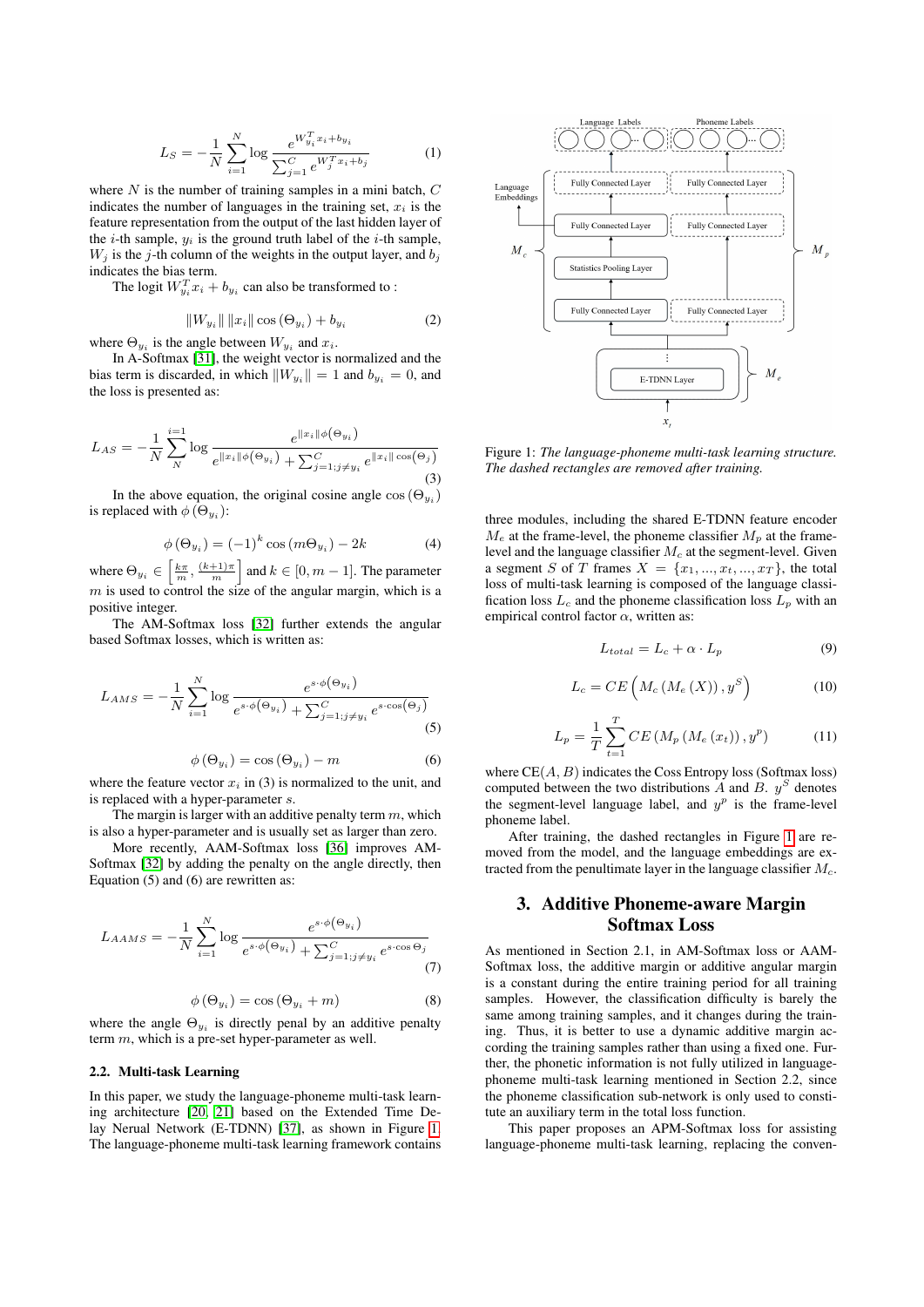<span id="page-2-0"></span>

Figure 2: *The additive phoneme-aware margins* β · p *in three random-selected mini batches, with the control factor*  $\beta = 10$ *. Each color indicates training samples from a mini batch.*

tional Softmax loss in Equation (10). In brief, this approach introduces an adaptive phoneme-aware margin according to the cumulative highest posterior probabilities from phoneme samples in a speech segment. The proposed adaptive phonemeaware margin is defined as:

$$
P_i = m + \beta \cdot p_i \tag{12}
$$

where m is a fixed basic additive (angular) margin,  $\beta$  is a control factor to control the strength of the phoneme-aware margin.

$$
p_i = \frac{1}{T} \sum_{t=1}^{T} \max \left( \text{Softmax} \left( M_p \left( M_e \left( x_{t,i} \right) \right) \right) \right) \tag{13}
$$

where  $T$  is the length of a chunk size in the training sample,  $\max(\text{Softmax}(\cdot))$  is the operation for selecting the maximal posterior probability from the phoneme recognition subnetwork's computation  $M_p$   $(M_e (\cdot))$  of the traing feature  $x_{t,i}$ .

Introducing the proposed adaptive phoneme-aware margin into AM-Softmax loss, the APM-Softmax is rewritten as:

$$
L_{APMS} = -\frac{1}{N} \sum_{i=1}^{N} \log \frac{e^{s \cdot \rho(\Theta_{y_i})}}{e^{s \cdot \rho(\Theta_{y_i})} + \sum_{j=1; j \neq y_i}^{C} e^{s \cdot \cos(\Theta_j)}} (14)
$$

$$
\rho(\Theta_{y_i}) = \cos(\Theta_{y_i}) - P_i \tag{15}
$$

where the angular margin  $cos(\Theta_{y_i})$  is affected by the additive phoneme-aware margin  $P_i$ , which is changing among training samples *i*.

And into AAM-Softmax loss, Equation (15) is rewritten as:

$$
\rho\left(\Theta_{y_i}\right) = \cos\left(\Theta_{y_i} + P_i\right) \tag{16}
$$

where the angle  $\Theta_{y_i}$  is directly impacted by the dynamic penalty term  $P_i$ .

As shown in Equation (13), in APM-Softmax, we use the average maximal phoneme posterior probability in a chunk of  $T$  features to indicate the degree of utterance level phonemeaware, and it varies from training samples in every mini batch. It should be noted that, only the highest posterior probability is used for indicating the recognition difficulty of phonemes, rather than the posterior probability corresponding to its ground truth label.

Figure [2](#page-2-0) shows the additive phoneme-aware margins  $\beta \cdot p$ in three random-selected mini batches, with the control factor  $\beta = 10$ . In Figure [2,](#page-2-0) it can be observed that in each mini batch, the number of noteworthy additive phoneme-aware margins are minor. The number of those peaks are similar among different

<span id="page-2-1"></span>

Figure 3: *Preparation of virtual phoneme labels for languagephoneme multi-task learning.*

mini batches, indicating that training samples with high posterior probabilities are distributed evenly among mini batches, which is significant for the stationary iteration of training.

## 4. Experimental Setup

#### 4.1. Datasets

The language recognition database used in our experiments is the OLR dataset [\[2,](#page-4-1) [3,](#page-4-2) [4,](#page-4-3) [5,](#page-4-4) [6\]](#page-4-5) for both training and testing.

In the OLR challenges, additional training materials were prohibited and participants were only permitted to use several specified datasets, including AP16-OL7, AP17-OL3, AP17- OLR-test, AP18-OLR-test, and THCHS-30 (plus the accompanying resources, such as dictionary and transcriptions) [\[38\]](#page-4-37).

To better investigate of the proposed method, three kinds of test sets were used, which correspond to three particular LID conditions, including short utterance LID, cross-channel LID, and open-set dialect identification.

For short utterance LID, the AP18-OLR-test-short was used as the test set, with about 5.8 hours of speech. This data set is a close-set identification set, in which the languages of the utterances are as in the training set, but the test utterances are only one second long. For cross-channel LID, the AP19-OLRtest-channel was used, with about 8.9 hours of speech. This test data is recorded in different channels and is also a closeset identification set, including six known target languages: Cantonese, Indonesian, Japanese, Russian, Korean, and Vietnamese. For open-set dialect identification, the AP20-OLRdev-task2 was used, with about 10.21 hours of utterances in total. The AP20-OLR-dev-task2 contains the dialect test subset of AP19-OLR-dev-task3, which contains three target dialects: Hokkien, Sichuanese, and Shanghainese, and the test subset of AP19-OLR-test-task3, which contains three nontarget (interfering) languages: Catalan, Greek, and Telugu.

#### 4.2. Phoneme Labels

For training a language-phoneme multi-task learning model, phoneme labels for the multi-lingual LID training set are necessary. Due to the constraint of the OLR Challenge rules, we only used THCHS-30 to get an ASR model, and to generate phoneme labels for the multi-lingual LID traning set, as shown in Figure [3.](#page-2-1) Therefore, every language in the LID training set was decoded corresponding to Chinese phonemes, and this can be seem as virtual phonemes.

THCHS-30 [\[38\]](#page-4-37) is an allowed-to-use data set in the OLR Challenges, which contains the lexicon and dictionary files for 30 hours of Chinese ASR training speech. Thus, based on the THCHS-30 training data, according to the Kaldi's recipe [\[39\]](#page-4-38), a tri4b (tri-phone) GMM-based ASR model was trained, including 1,507 Probability Density Function Identifications (PDF-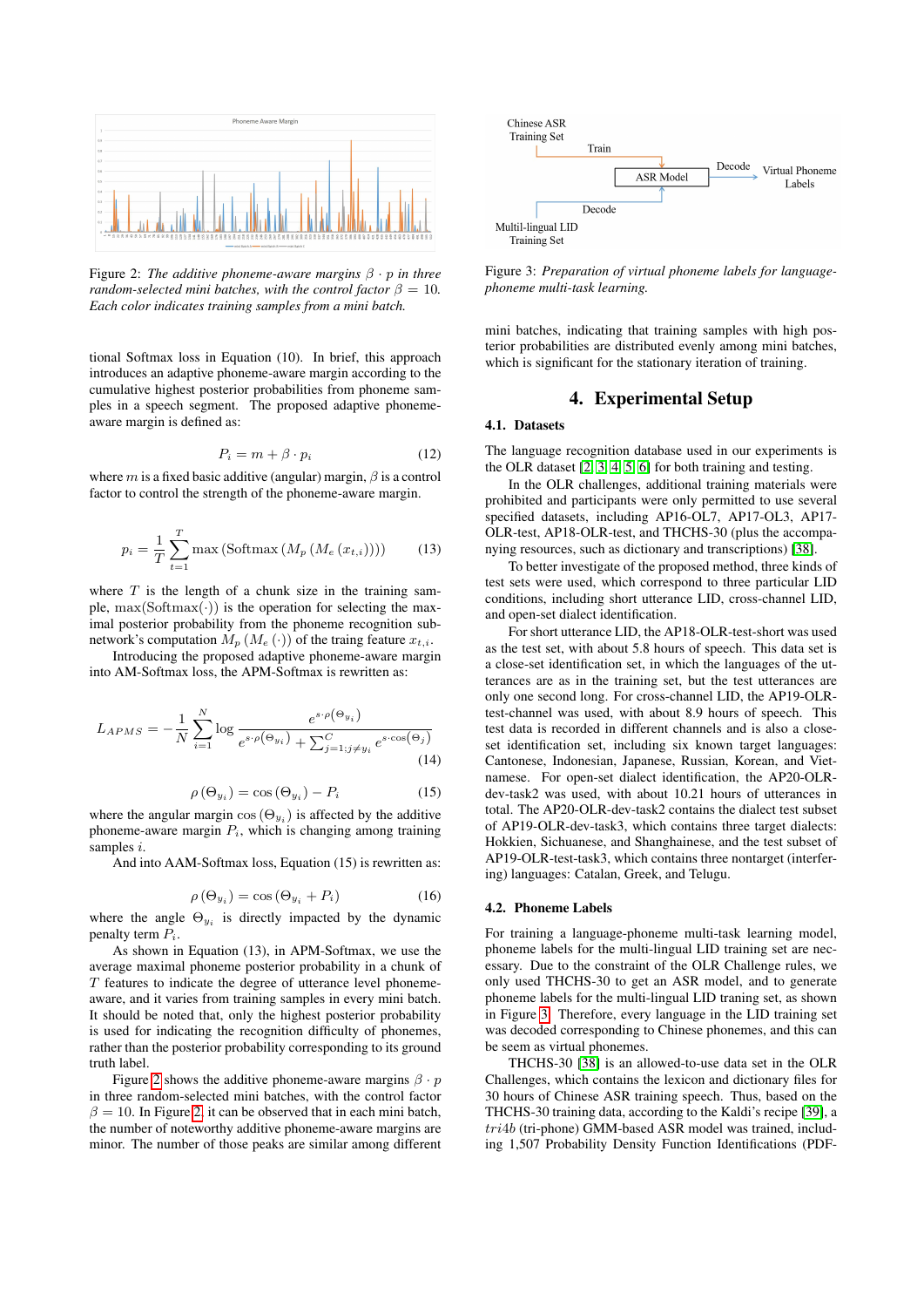| No.            | System      | Loss        | Margin (P)               |    |                  | Test Sets (Cavg) |               |          |
|----------------|-------------|-------------|--------------------------|----|------------------|------------------|---------------|----------|
|                |             |             | m                        |    | $\boldsymbol{p}$ | Short-utt        | Cross-channel | Open-set |
|                | x-vector    | $L_S$       |                          |    |                  | 0.0540           | 0.2694        | 0.0851   |
| 2              | MT x-vector |             | $\overline{\phantom{0}}$ |    |                  | 0.0470           | 0.2779        | 0.0735   |
| 3              |             | $L_{AMS}$   | 0.2                      |    |                  | 0.0458           | 0.2769        | 0.1032   |
| $\overline{4}$ |             |             | 0.02                     |    |                  | 0.0467           | 0.2458        | 0.0792   |
| 5              |             | $L_{APMS}$  | 0.2                      | 10 | 0.002            | 0.0463           | 0.2497        | 0.0707   |
| 6              |             | $L_{AAMS}$  | 0.2                      |    |                  | 0.0451           | 0.2731        | 0.0941   |
| 7              |             |             | 0.02                     |    |                  | 0.0441           | 0.274         | 0.0874   |
| 8              |             | $L_{APAMS}$ | 0.2                      | 10 | 0.002            | 0.0445           | 0.2590        | 0.0761   |

Table 1: *Experimental results on OLR dataset with the metric value*  $C_{avg}$ .

IDs). For the purpose of accurate phoneme alignment, we used the PDF-IDs in each frame to represent the corresponding phoneme labels. Finally, the virtual phoneme labels for the multi-lingual OLR training set were decoded from the trained Chinese ASR model.

### 4.3. Training Details

Before training, we carried out data augmentation, including speed and volume perturbation, to increase the amount and diversity of the training data. The language-phoneme multi-task learning network was developed based on the OLR 2020 baseline E-TDNN x-vector, and we only added the phoneme classifier  $M_p$  as mention in Section 2.2. The acoustic features is 20dimensional MFCC with 3-dimensional pitch, which has framelength of 25ms, frame shifts of 10ms, and mean normalization over a sliding window of up to three seconds. Voice Activity Detection (VAD) was used to filter out non-speech frames. The back-end process was the same for all three test sets when the embeddings were extracted, as mentioned in the baseline system on OLR 2020 Challenge [\[6\]](#page-4-5). The front-end models were based on PyTorch [\[40,](#page-5-0) [41\]](#page-5-1) optimized with Adam optimizer, with a mini-batch size of 512, and a chunk size of 100 frames in each segment, while the acoustic feature extraction and the back-end process were executed on Kaldi [\[39\]](#page-4-38). The hyperparameter  $\beta$  of the phoneme-aware margin is empirically set to 10.

## 5. Results and Analysis

In this paper, the primary metric  $C_{avg}$  in [\[6\]](#page-4-5) is chosen to evaluate the language recognition systems. Experimental results are given in Table 1. Thereinto, Softmax loss, AM-Softmax loss and AAM-Softmax loss are abbreviated as  $L_S$ ,  $L_{AMS}$  and LAAMS respectively. The AM-Softmax based APM-Softmax loss in Equation (15) is named as  $L_{APMS}$ , and AAM-Softmax based APM-Softmax loss in Equation (16) is as  $L_{APAMS}$ . In Table 1, x-vector indicates the baseline E-TDNN x-vector system and MT x-vector is for the multi-task learning E-TDNN x-vector system mentionded in 2.2.

Compared with the baseline x-vector in system No. 1, the improvement provided by language-phoneme multi-task learning is reported in system No. 2. Although the phoneme labels used to train the language-phoneme multi-task learning model were from a Chinese ASR model, which are named virtual phoneme labels in this paper, the introduction of phonetic information significantly improves the language recognition performance in Short-uttrance task and Open-set task.

Moreover, it can be observed that introducing larger margins into language-phoneme multi-task learning x-vector models, as shown in system No. 3 and No. 6, improves the performance in Short-utterance task and Cross-channel task, while degrades that in Open-set task.

In order to further verify the effectiveness of the proposed APM-Softmax losses, based on the language-phoneme multitask learning network, Table 1 shows the comparison of AM-Softmax loss and AAM-Softmax loss with a little bit larger m, for compensating the additive phoneme margin  $\beta \cdot p$  introduced into APM-Softmax losses. As shown in Figure [2,](#page-2-0) the additive phoneme margin  $p$  is varying within each mini batch during the training, thus, the  $p$  listed in Table 1 is the mean value from training samples of all mini batches, with  $\beta = 10$ . With a larger  $m$ , as reported in system No. 5, the performance of AM-Softmax loss is slightly improved in Cross-channel and Open-set tasks, but there is still a significant performance gap compared with APM-Softmax loss, in three LID tasks. And in AAM-Softmax, as in system No. 7, with a larger m, better results are achieved in Short-uttreance task and Open-set task, while its contribution in those two tasks is much less than the proposed APM-Softmax, as in system No. 8. Moreover, the degradation on the Open-set task introduced by larger margin training strategies are significantly sloved with the dynamic additive phoneme-aware margin.

The results reinforce the assumption that dynamically setting the margin or angular margin according to the phonetic information for each training sample is more reasonable than using a constant margin or angular margin shared by all training samples.

### 6. Conclusions

In this paper, we propose an APM-Softmax loss for improving language-phoneme multi-task learning. In the presented APM-Softmax loss, the additive margin changes according to the phoneme recognition results of each langauge training samples during training, which improves the fixed margin AM-Softmax loss, and the fixed angular margin AAM-Softmax loss. The phoneme-aware method adopts an adaptive margin according to the phonetic information. We investigated the proposed method with the E-TDNN based multi-task learning architecture on OLR dataset. Experimental results show that our proposal improves the AM-Softmax loss and the AAM-Softmax loss based systems, under three different language recognition conditions.

In the future work, more usages of the phonetic information for language recognition will be investigated. Moreover, the proposed additive phoneme-aware margin loss is also suitable for other speech classification tasks, such as speaker recognition task, thus, more studies will be given in the applications of APM-Softmax loss.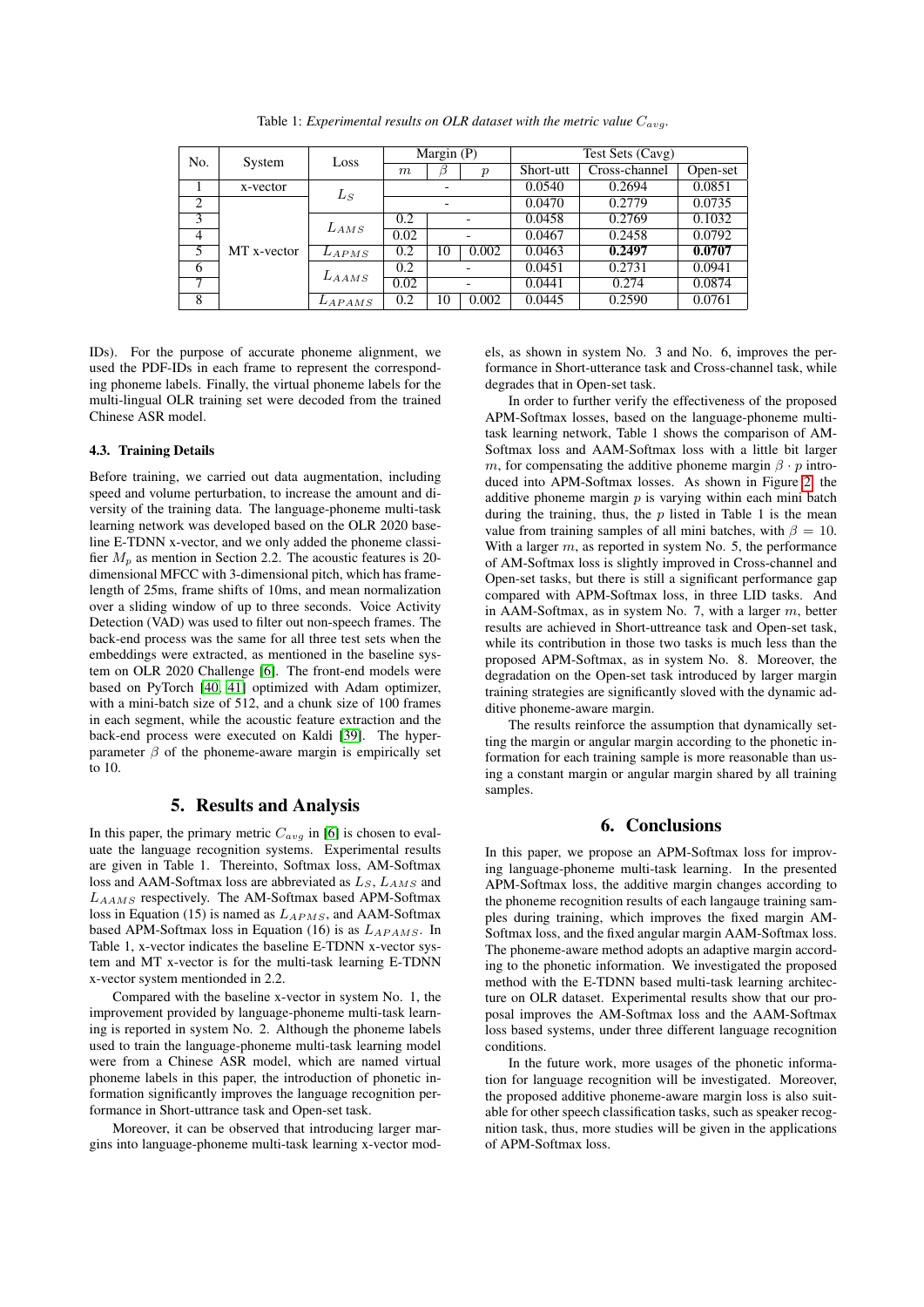## 7. Acknowledgements

This work is supported by the National Natural Science Foundation of China (Grant No. 61876160, Grant No. 62001405).

### 8. References

- <span id="page-4-0"></span>[1] F. Castaldo, D. Colibro, S. Cumani, E. Dalmasso, P. Laface, and C. Vair, "Loquendo-Politecnico di Torino system for the 2009 NIST language recognition evaluation," in *ICASSP*, 2010, pp. 5002–5005.
- <span id="page-4-1"></span>[2] D. Wang, L. Li, D. Tang, and Q. Chen, "AP16-OL7: A multilingual database for oriental languages and a language recognition baseline," pp. 1–5, 2016.
- <span id="page-4-2"></span>[3] Z. Tang, D. Wang, Y. Chen, and Q. Chen, "AP17-OLR challenge: Data, plan, and baseline," in *APSIPA ASC*, 2017, pp. 749–753.
- <span id="page-4-3"></span>[4] Z. Tang, D. Wang, and Q. Chen, "AP18-OLR challenge: Three tasks and their baselines," in *APSIPA ASC*, 2018.
- <span id="page-4-4"></span>[5] Z. Tang, D. Wang, and L. Song, "AP19-OLR challenge: Three tasks and their baselines," in *APSIPA ASC*, 2019.
- <span id="page-4-5"></span>[6] Z. Li, M. Zhao, Q. Hong, L. Li, Z. Tang, D. Wang, L. Song, and C. Yang, "AP20-OLR challenge: Three tasks and their baselines," in *APSIPA ASC*. IEEE, 2020, pp. 550–555.
- <span id="page-4-6"></span>[7] N. Dehak, P. Kenny, R. Dehak, P. Dumouchel, and P. Ouellet, "Front-end factor analysis for speaker verification," *IEEE Transactions on Audio, Speech, and Language Processing*, vol. 19, pp. 788–798, 2011.
- <span id="page-4-7"></span>[8] N. Dehak, P. Torres-Carrasquillo, D. Reynolds, and R. Dehak, "Language recognition via i-vectors and dimensionality reduction," in *Interspeech*, 01 2011, pp. 857–860.
- <span id="page-4-8"></span>[9] D. Martinez, O. Plchot, L. Burget, O. Glembek, and P. Matejka, "Language recognition in ivectors space." in *Interspeech*, 01 2011, pp. 861–864.
- <span id="page-4-9"></span>[10] "Automatic language identification using deep neural networks," in *IEEE International Conference on Acoustics*, 2014.
- <span id="page-4-10"></span>[11] Y. Lei, N. Scheffer, L. Ferrer, and M. McLaren, "A novel scheme for speaker recognition using a phonetically-aware deep neural network," in *ICASSP*, 2014, pp. 1695–1699.
- <span id="page-4-11"></span>[12] F. Richardson, D. Reynolds, and N. Dehak, "Deep neural network approaches to speaker and language recognition," *IEEE Signal Processing Letters*, vol. 22, no. 10, pp. 1671–1675, 2015.
- <span id="page-4-12"></span>[13] I. Lopez-Moreno, J. Gonzalez-Dominguez, O. Plchot, D. Martinez, J. Gonzalez-Rodriguez, and P. Moreno, "Automatic language identification using deep neural networks," in *ICASSP*, 2014, pp. 5337–5341.
- <span id="page-4-13"></span>[14] D. Snyder, D. Garcia-Romero, A. Mccree, G. Sell, and S. Khudanpur, "Spoken language recognition using x-vectors," 06 2018.
- <span id="page-4-14"></span>[15] S. Sadjadi, T. Kheyrkhah, A. Tong, C. Greenberg, D. Reynolds, E. Singer, L. Mason, and J. Hernandez-Cordero, "The 2017 NIST language recognition evaluation," 06 2018, pp. 82–89.
- <span id="page-4-15"></span>[16] H. Zeinali, L. Burget, and J. Cernocky, "Convolutional neural networks and x-vector embedding for DCASE2018 acoustic scene classification challenge," *arXiv preprint arXiv:1810.04273*, 2018.
- <span id="page-4-16"></span>[17] D. Garcia-Romero, D. Snyder, G. Sell, A. McCree, D. Povey, and S. Khudanpur, "X-vector DNN refinement with full-length recordings for speaker recognition," in *Interspeech*, 2019, pp. 1493–1496.
- <span id="page-4-17"></span>[18] J. Villalba, N. Chen, D. Snyder, D. Garcia-Romero, A. Mc-Cree, G. Sell, J. Borgstrom, F. Richardson, S. Shon, F. Grondin *et al.*, "State-of-the-art speaker recognition for telephone and video speech: the JHU-MIT Submission for NIST SRE18," *Interspeech*, pp. 1488–1492, 2019.
- <span id="page-4-18"></span>[19] P. Kenny, V. Gupta, T. Stafylakis, P. Quellet, and J. Alam, "Deep neural networks for extracting baum-welch statistics for speaker recognition," in *Odyssey*, 2014.
- <span id="page-4-19"></span>[20] S. Wang, J. Rohdin, L. Burget, O. Plchot, Y. Qian, K. Yu, and J. Černocký, "On the usage of phonetic information for textindependent speaker embedding extraction," in *Interspeech*, 09 2019, pp. 1148–1152.
- <span id="page-4-20"></span>[21] Y. Liu, L. He, J. Liu, and M. Johnson, "Speaker embedding extraction with phonetic information," in *Interspeech*, 09 2018, pp. 2247–2251.
- <span id="page-4-21"></span>[22] Y. Yang, S. Wang, X. Gong, Y. Qian, and K. Yu, "Text adaptation for speaker verification with speaker-text factorized embeddings,' in *ICASSP*, 2020, pp. 6454–6458.
- <span id="page-4-22"></span>[23] Y. Tian, L. He, Y. Liu, and J. Liu, "Investigation of senone-based long-short term memory RNNs for spoken language recognition," in *Odyssey*, 2016, pp. 89–93.
- <span id="page-4-23"></span>[24] Z. Tang, D. Wang, Y. Chen, L. Li, and A. Abel, "Phonetic temporal neural model for language identification," *IEEE/ACM Transactions on Audio, Speech, and Language Processing*, vol. 26, no. 1, pp. 134–144, 2018.
- <span id="page-4-24"></span>[25] L. Li, Z. Li, Y. Liu, and Q. Hong, "Deep joint learning for language recognition," *Neural Networks*, vol. 141, pp. 72–86, 2021.
- <span id="page-4-25"></span>[26] C. Li, X. Ma, B. Jiang, X. Li, X. Zhang, X. Liu, Y. Cao, A. Kannan, and Z. Zhu, "Deep speaker: an end-to-end neural speaker embedding system," *arXiv preprint arXiv:1705.02304*, vol. 650, 2017.
- <span id="page-4-26"></span>[27] C. Zhang and K. Koishida, "End-to-end text-independent speaker verification with triplet loss on short utterances." in *Interspeech*, 2017, pp. 1487–1491.
- <span id="page-4-27"></span>[28] N. Li, D. Tuo, D. Su, Z. Li, D. Yu, and A. Tencent, "Deep discriminative embeddings for duration robust speaker verification." in *Interspeech*, 2018, pp. 2262–2266.
- <span id="page-4-28"></span>[29] S. Yadav and A. Rai, "Learning discriminative features for speaker identification and verification." in *Interspeech*, 2018, pp. 2237–2241.
- <span id="page-4-29"></span>[30] W. Liu, Y. Wen, Z. Yu, M. Li, B. Raj, and L. Song, "Sphereface: Deep hypersphere embedding for face recognition," in *Proceedings of the IEEE conference on computer vision and pattern recognition*, 2017, pp. 212–220.
- <span id="page-4-30"></span>[31] Y. Li, F. Gao, Z. Ou, and J. Sun, "Angular softmax loss for end-toend speaker verification," in *2018 11th International Symposium on Chinese Spoken Language Processing (ISCSLP)*. IEEE, 2018, pp. 190–194.
- <span id="page-4-31"></span>[32] F. Wang, J. Cheng, W. Liu, and H. Liu, "Additive margin softmax for face verification," *IEEE Signal Processing Letters*, vol. 25, no. 7, pp. 926–930, 2018.
- <span id="page-4-32"></span>[33] M. Hajibabaei and D. Dai, "Unified hypersphere embedding for speaker recognition," *arXiv preprint arXiv:1807.08312*, 2018.
- <span id="page-4-33"></span>[34] Y.-O. Yu, L. Fan, and W.-J. Li, "Ensemble additive margin softmax for speaker verification," in *ICASSP*. IEEE, 2019, pp. 6046– 6050.
- <span id="page-4-34"></span>[35] Y. Liu, L. He, and J. Liu, "Large margin softmax loss for speaker verification," *arXiv preprint arXiv:1904.03479*, 2019.
- <span id="page-4-35"></span>[36] J. Deng, J. Guo, N. Xue, and S. Zafeiriou, "Arcface: Additive angular margin loss for deep face recognition," in *Proceedings of the IEEE/CVF Conference on Computer Vision and Pattern Recognition*, 2019, pp. 4690–4699.
- <span id="page-4-36"></span>[37] J. Villalba, N. Chen, D. Snyder, D. Garcia-Romero, A. McCree, G. Sell, B. Borgstrom, F. Richardson, S. Shon, F. Grondin, R. Dehak, P. Garcia, D. Povey, P. Torres-Carrasquillo, S. Khudanpur, and N. Dehak, "State-of-the-art speaker recognition for telephone and video speech: The JHU-MIT submission for NIST SRE18," in *Interspeech*, 09 2019, pp. 1488–1492.
- <span id="page-4-37"></span>[38] D. Wang and X. Zhang, "THCHS-30: A free Chinese speech corpus," *ArXiv*, vol. abs/1512.01882, 2015.
- <span id="page-4-38"></span>[39] D. Povey, A. Ghoshal, G. Boulianne, L. Burget, O. Glembek, N. Goel, M. Hannemann, P. Motlíček, Y. Oian, P. Schwarz, J. Silovsky, G. Stemmer, and K. Vesel, "The Kaldi speech recog- ´ nition toolkit," *IEEE 2011 Workshop on Automatic Speech Recognition and Understanding*, 01 2011.